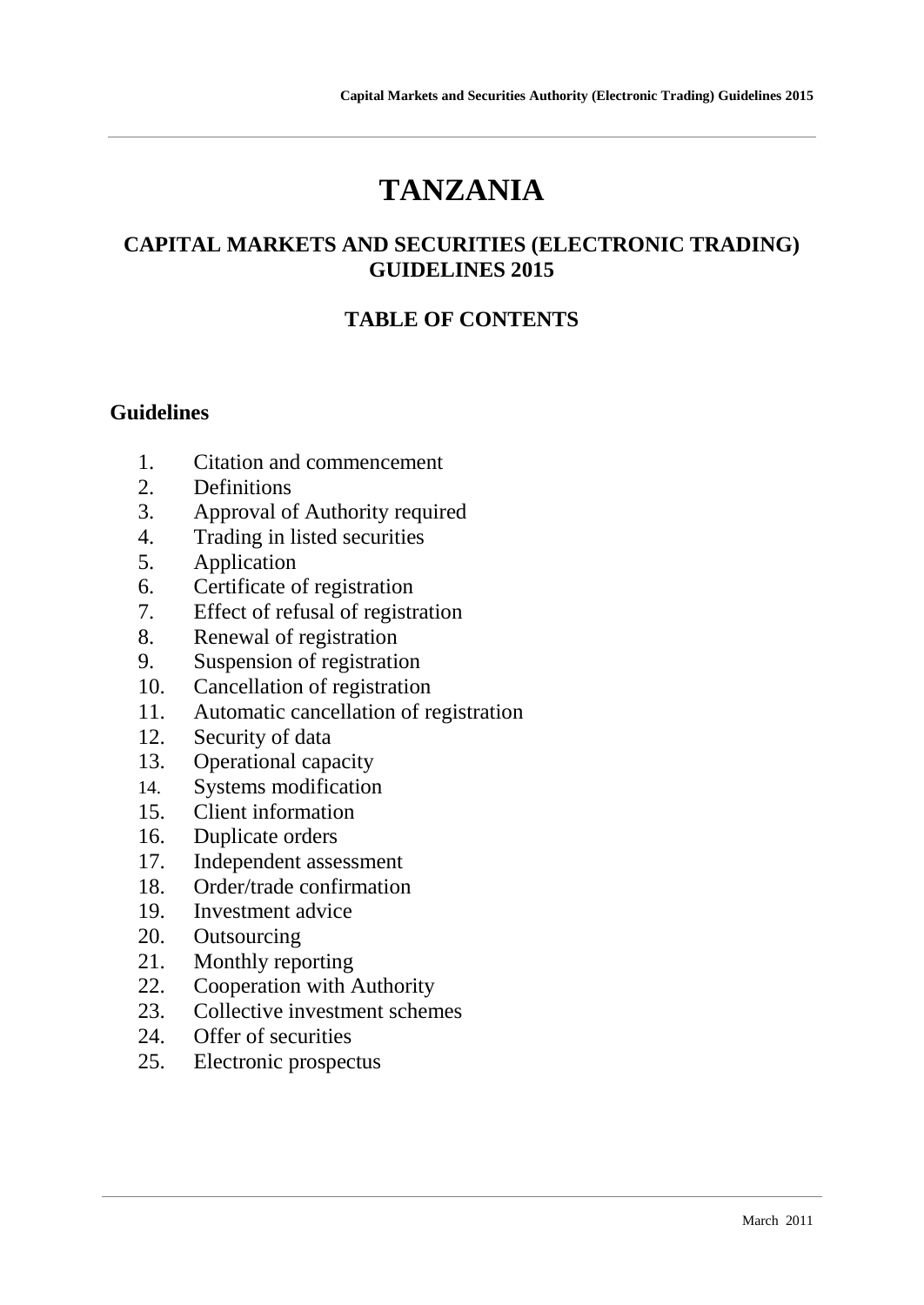# **DRAFT**

## **CAPITAL MARKETS AND SECURITIES AUTHORITY (ELECTRONIC TRADING) GUIDELINES 2015**

**IN EXERCISE** of the powers conferred by ………….of the Capital Markets and Securities Authority Act 1994, the Capital Markets and Securities Authority has made the following guidelines –

#### **1. Citation and commencement**

These guidelines may be cited as the Capital Markets and Securities (Electronic Trading) Regulations 2015 and shall come into operation on ………………..2015.

## **2. Definitions**

In these guidelines, unless the context requires otherwise,

"Act" means the Capital Markets and Securities Act 1994;

"Authority" means the Authority established under the Act.

"Dealer" means a -dealer licensed by the Authority under the Capital Markets and Securities Act;

"Dealer services" means the provision of services by a brokerdealer as an agent for his clients in connection with their purchase or sale of securities, and includes the provision of any other matter reasonably incidental or ancillary to the provision of such services;

"collective investment scheme" has the same meaning ascribed to it under the s2 of the Act;

"electronic communications network" means a computer network that electronically matches the orders of buyers and sellers of securities;

"electronic prospectus" means a prospectus relating to an offer of securities to the public which is distributed via the Internet, a computer network, CD-ROMs, floppy disks or any other electronic medium;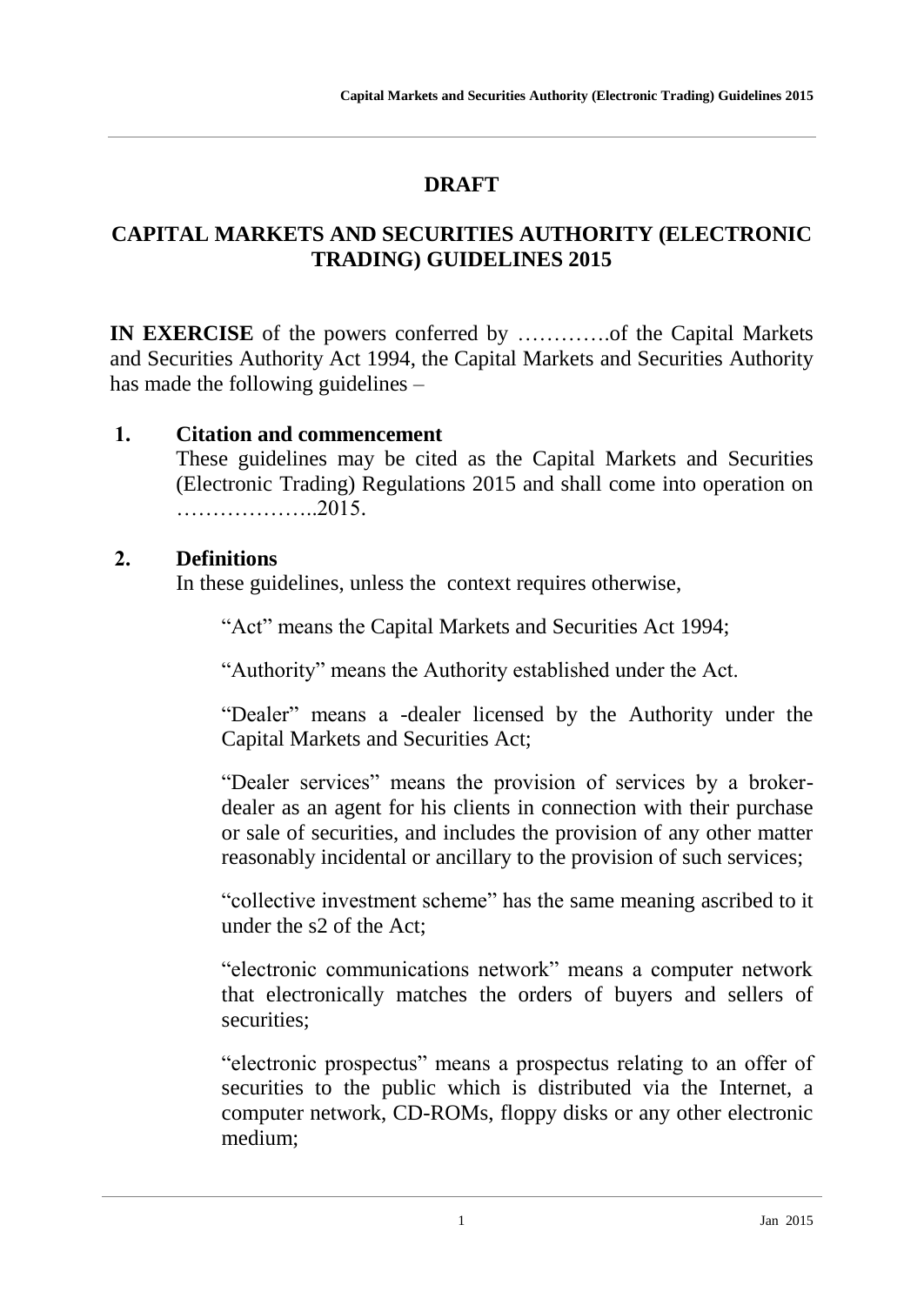"investment adviser" means an investment adviser licensed under the Act, and "investment advisory services" shall be construed accordingly;

"electronic securities services provider" means any person approved by the Authority to offer securities services through an electronic platform in securities;

"listed securities" means securities that have been listed or admitted to trading on a securities exchange;

"other electronic medium" means hand held or wireless, or voice activated or SMS messaging, trading or communications devices; and

"Securities exchange" has the same meaning ascribed to it in section 2 of the Act.

## **3. Approval of Authority required**

- (1) No person may offer securities services in Tanzania through the Mobile Phone, Internet or other electronic medium without the prior written approval of the Authority.
- (2) No person may, for remuneration, offer Dealer services or investment advisory services in respect of a security or units of a collective investment scheme in Tanzania through the mobile phone, internet or other electronic medium without the prior approval of the Authority.
- (3) No person may offer a security or units of a collective investment scheme for sale in Tanzania through the Mobile Phone, Internet or other electronic medium other than in compliance with these guidelines.
- (4) Securities services or offer of securities or units of a collective investment scheme for sale will be deemed to be taking place in Tanzania if –

(a) it is provided by an organisation located in Tanzania; or

(b) it is targeted at Tanzania investors.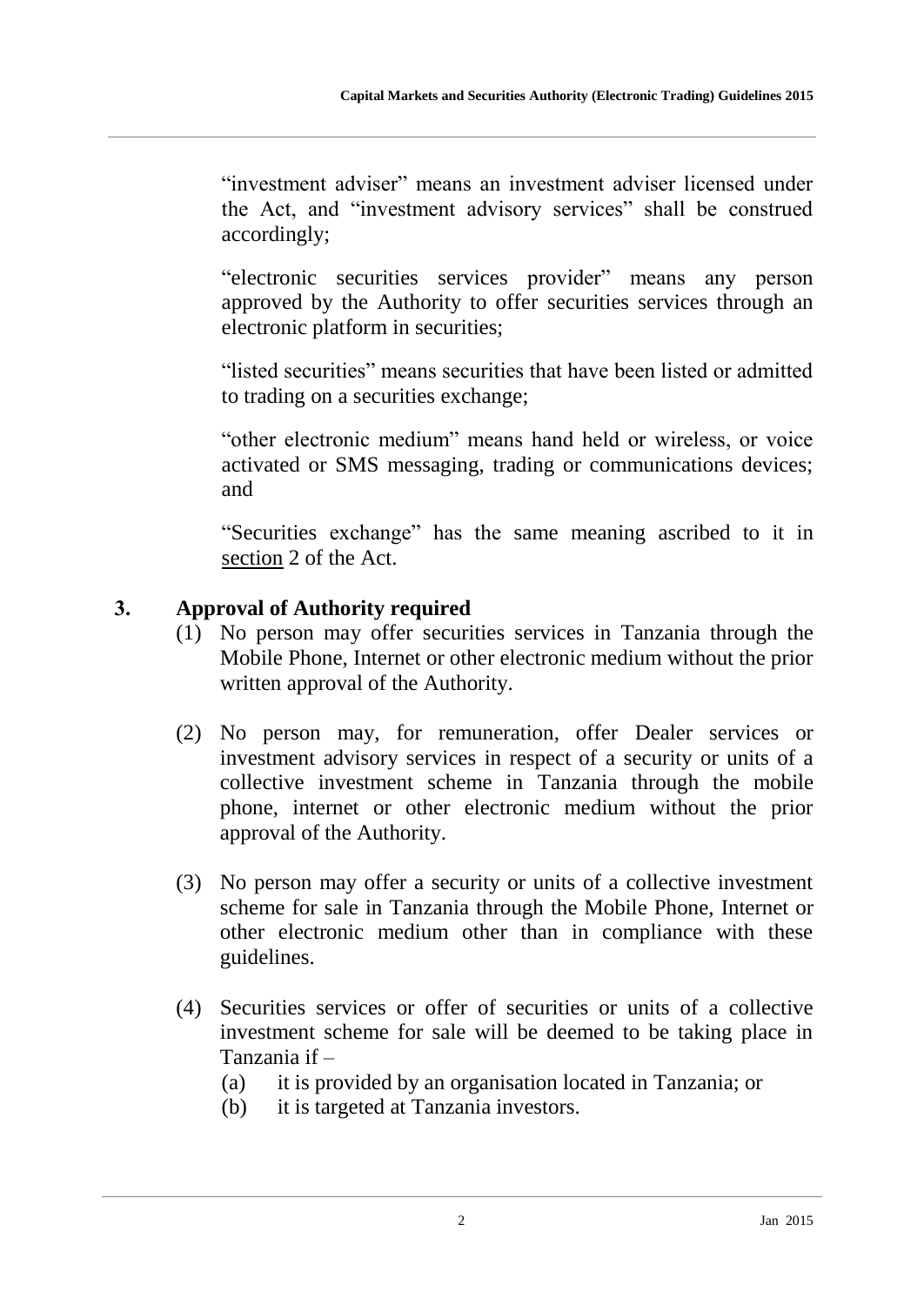## **4. Trading in listed securities**

- (1) The Authority will not grant permission to any mobile, internet trading service that facilitates the trading of securities listed in Tanzania other than through a securities exchange in compliance with its rules.
- (2) Securities exchanges may provide electronic trading services to dealers that use a service supplied by the exchange provided that they comply with these guidelines and obtain the prior written approval of the Authority.
- (3) Dealers and electronic securities services providers may supply their own electronic communication services provided that they comply with these guidelines and obtain the prior written approval of the Authority.
- (4) Dealers and electronic securities services providers may use mobile phone, internet services supplied by other organisations (computer and/or internet service providers) provided that they comply with these guidelines and obtain the prior written approval of the Authority.
- (5) Applicants shall provide details of the service to be provided and shall demonstrate compliance with these guidelines.
- (6) Applicants shall have the systems, controls and procedures of the electronic services independently audited by a systems audit firm approved by the Authority prior to consideration of the application by the Authority.

## **5. Application**

- (1) An application for registration as an electronic securities service provider shall be made in such form and contain such information as the Authority may from time to time require.
- (2) An application for registration as an electronic securities service provider shall be accompanied by such fee as shall be prescribed from time to time by the Authority.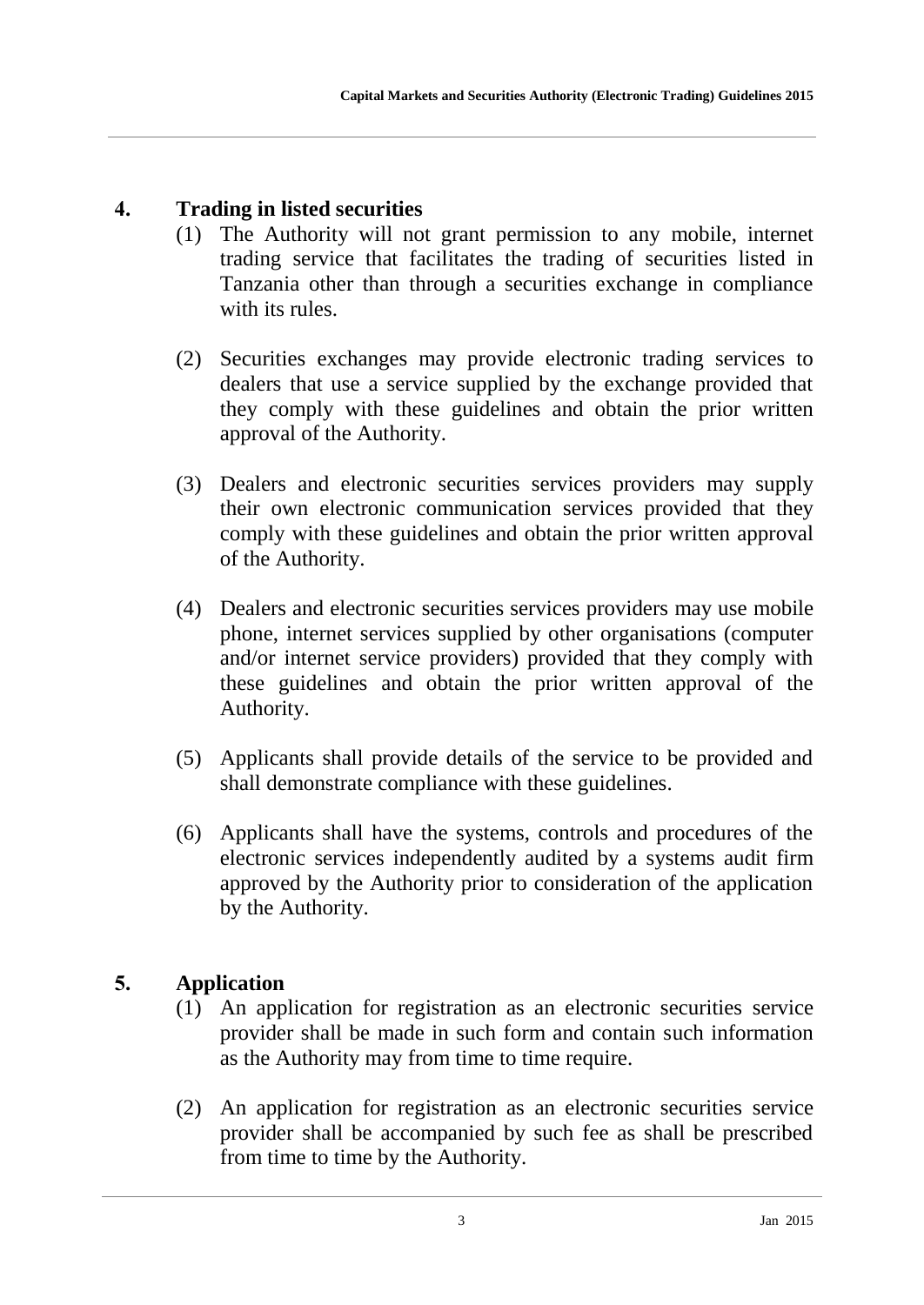- (3) An application for registration as an electronic securities service provider shall at the minimum include details of satisfactory arrangements that are in place to –
	- (a) ensure confidentiality of information in such a way that information is only accessible to an authorized person or system; and in particular that satisfactory measures are in place to prevent –
		- (i) unwanted disclosure of personal data, transactions, activity and presence on the electronic system;
		- (ii) misappropriation of identification;
		- (iii) impersonation, leading to unauthorised (illegal) transactions;
		- (iv) unauthorised usage and inability to detect such malpractices in a timely fashion and/or identify the perpetrator;
		- (v) attacks from third parties designed to interrupt the service or aimed at the service becoming an agent for an attack against another electronic communication system;
		- (vi) analysis of data by unauthorized third parties;
	- (b) safeguard the integrity of the service including controls to prevent –
		- (i) non-compliance with rules and regulations issued by the Authority, leading to illegal transactions, fraud or malpractice;
		- (ii) presentation of incorrect data, whether unintentionally or maliciously;
		- (iii) false presentation, or the use of incomplete information for transactions;
		- (iv) manipulation of data;
		- (v) viruses, leading to loss of data, unauthorized access to or manipulation of data, unavailability or threat of unavailability of systems;
		- (vi) cyber extortion, selling data stolen from (or illegally obtained from) service providers;
	- (c) ensure the availability of the service in the event that
		- (i) the site is not reachable, and that there is no possibility to get or to give information;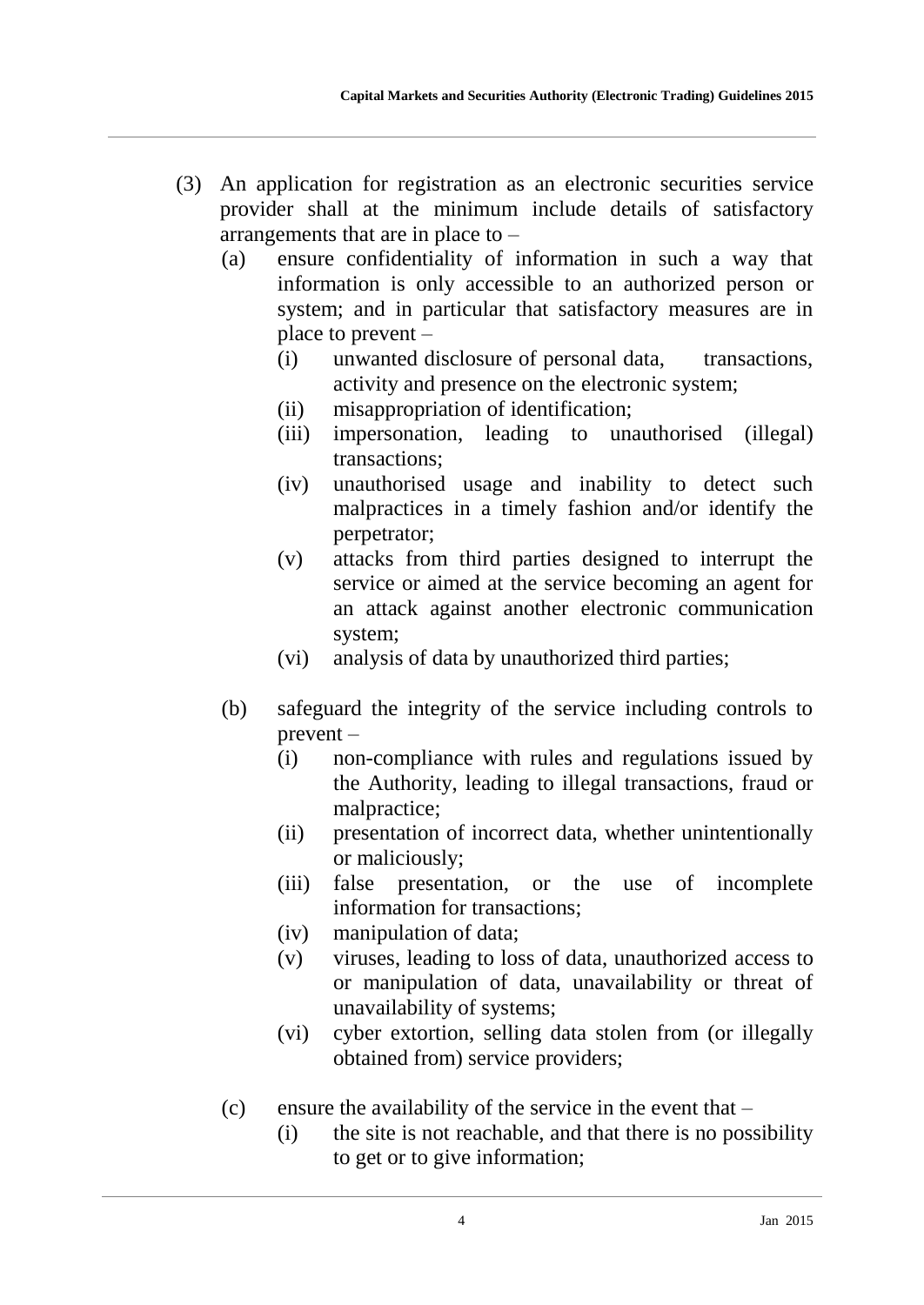- (ii) that parts of the site are not reachable either through a denial of service, attack or lack of capacity; or
- (iii) that the provider of the service is unable to give timely access to the site or parts of the site;
- (d) ensure that satisfactory alternative arrangements and contingency plans are in place to ensure that business can continue in the event of a large-scale disruption;
- (e) ensure that the identity of the person or system accessing the service is properly verified by the use of PINs, passwords, electronic signatures which comply with the required authentication methods or such other approved mechanism so as to exclude unauthorized access;
- (f) ensure that satisfactory arrangements are in place so that a Dealer can at all times uniquely identify each and every order during the different stages of processing;
- (g) ensure that orders placed through its systems are fairly allocated in accordance with the rules of the relevant securities exchange where applicable;
- (h) ensure there is a clear audit trail to address risks arising from
	- (i) the opening, modification or closing of a client account;
	- (ii) any transaction with significant financial consequences;
	- (iii) any authorisation granted to a client to exceed a limit;
	- (iv) any granting, modification or revocation of systems access rights or privileges.
- (4) A Dealer or electronic securities services provider applicant shall–
	- (a) have an agreement with clients to whom it offers electronic securities services that contains appropriate and prominent risk disclosures highlighting the risks associated with electronic transactions;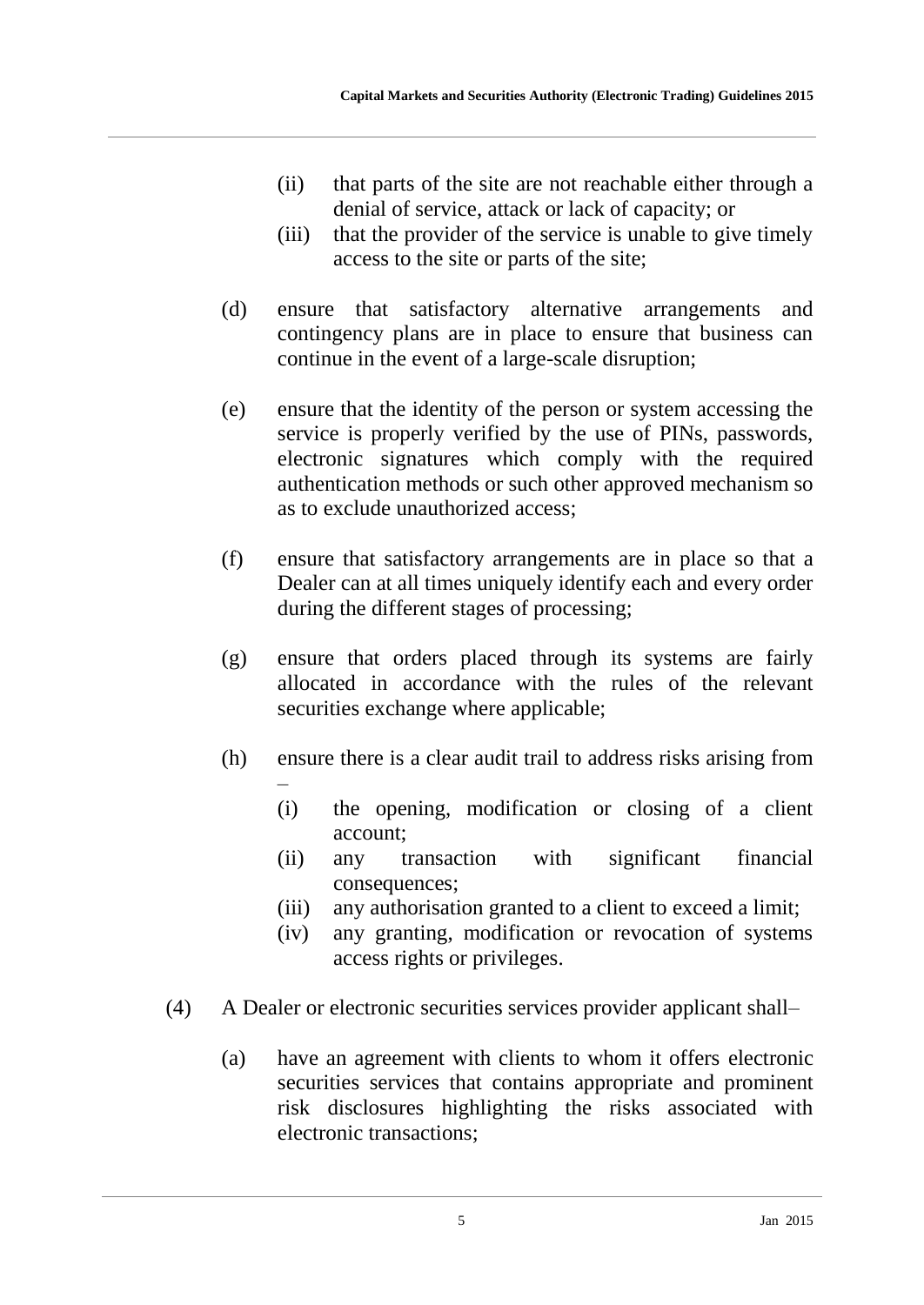- (b) have appropriate arrangements in place to assess a client's suitability to undertake securities transactions;
- (c) have appropriate arrangements in place to approve a client's account for day trading;
- (d) display a prominent statement on its system which indicates as "This mobile phone, electronic medium has been approved by the Capital Markets and Securities Authority. The Authority shall not be liable to any action in damages suffered as a result of this approval":
- (e) have adequate risk management systems for controlling exposure to clients;
- (f) have an adequate number of suitably qualified staff under the control of a senior manager to control and monitor transactions and render clients services in accordance with the rules and regulations;
- (g) either have suitably qualified staff to operate and maintain the systems used for electronic securities services or have an irrevocable agreement with a suitably qualified third party provider for the operation and maintenance of those systems;
- (h) be responsible for settlement of each and every trade executed through the electronic communication service that it utilises.
- (5) A securities exchange may specify its own requirements, in addition to these guidelines for allowing a dealer to connect to a system operated by the exchange.
- (6) A dealer or electronic securities services provider applicant shall provide the Authority with details as to how it will satisfy itself as to the true identity of a person opening an account and what measures it intends to take to ensure that the account will be maintained and operated by the person opening the account.
- (7) An application for approval of electronic securities services to be operated on behalf of a dealer or electronic securities services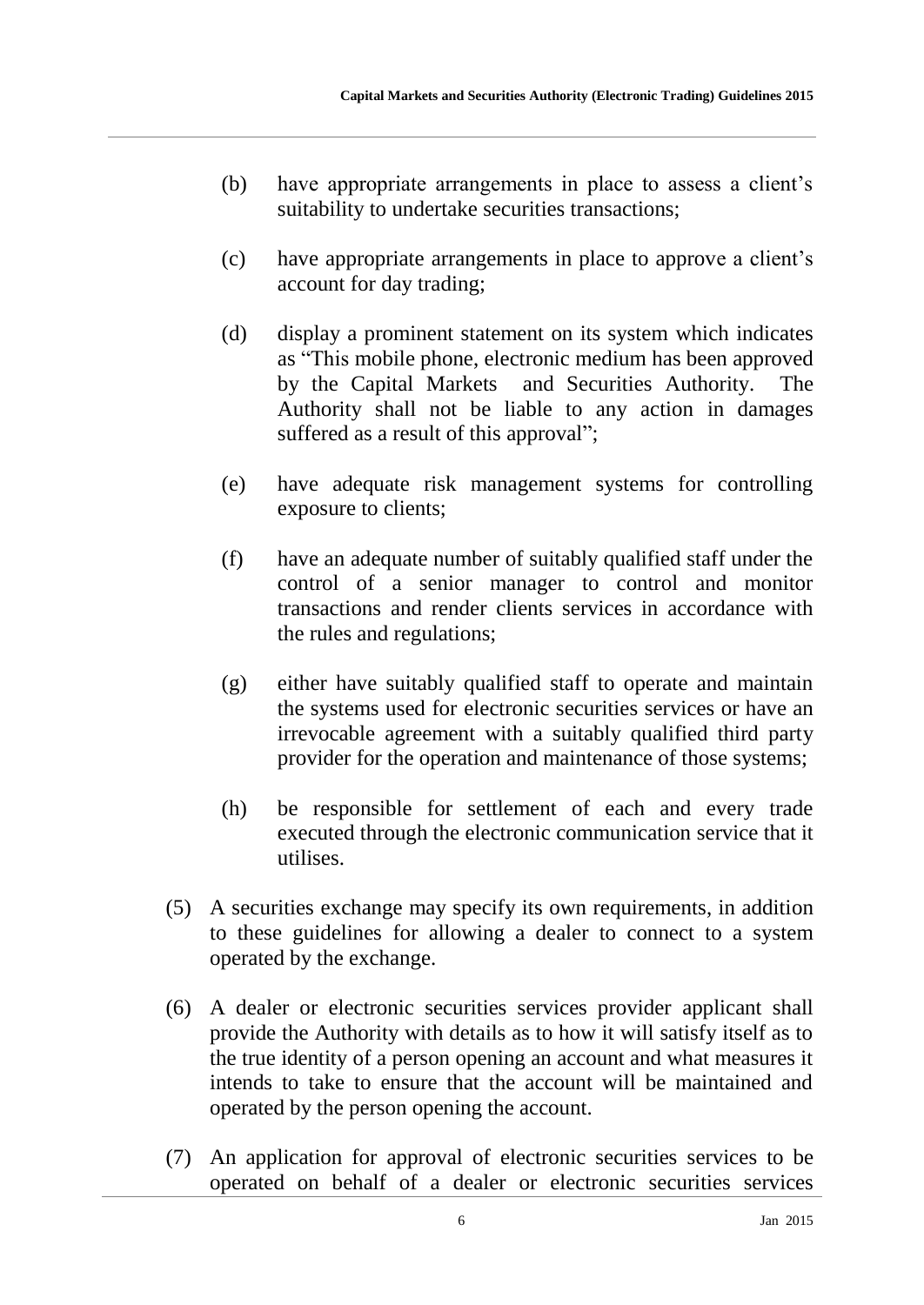provider shall be accompanied by a statement from the dealer or electronic securities services provider detailing the contingency arrangements that will be put into effect in the event that the supplier of the service is unable to continue to provide the service.

(8) An application for approval for an electronic securities services shall be accompanied by a copy of the report of the audit required under clause 4(6).

#### **6. Certificate of registration**

- (1) The Authority may, if it is satisfied that the applicant is eligible for registration as an electronic securities services provider, grant a certificate of registration to the applicant on payment of the prescribed fee.
- (2) The certificate of registration as an electronic services provider shall be valid for three years.
- (3) The Authority shall not be liable to any action in damages suffered as a result of its registration or non-registration of an applicant as an electronic service provider.

#### **7. Payment of registration fees**

- (1) In addition to the requirements set out in clause 5 the validity of the certificate of registration shall be subject to payment of fees as prescribed from time to time by the Authority.
- (2) Requirements of these guidelines as they apply to initial registration shall also apply throughout the continued validity of the registration.

#### **8. Renewal of Registration**

An application for renewal of registration shall be made three months prior to the expiration of the certificate of registration and shall be accompanied by such fee as shall be prescribed by the Authority

#### **9. Suspension of registration**

(1) The Authority may, if it considers it necessary or in the public interest to do so, by order in writing, suspend the registration of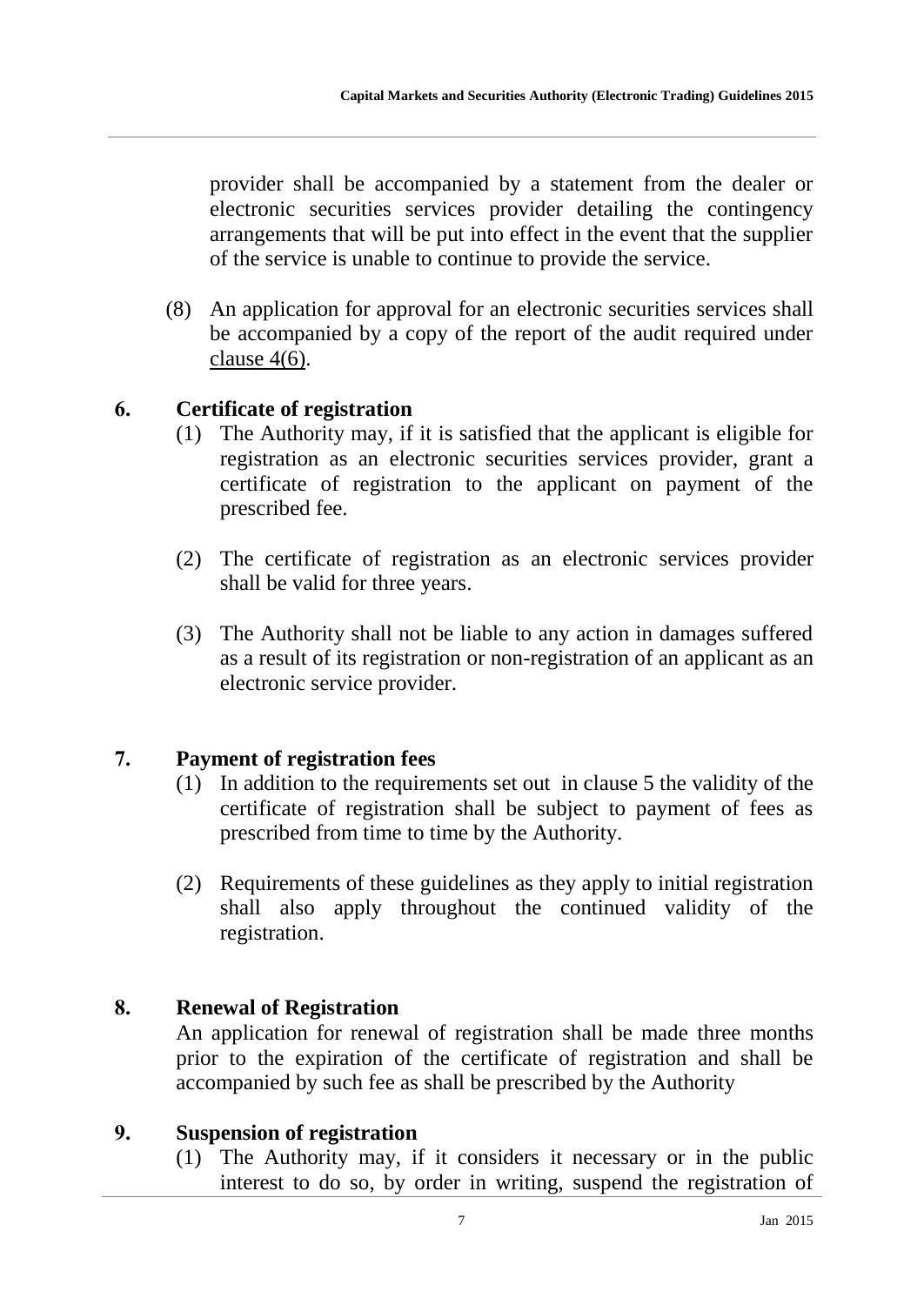electronic service provider or place restrictions on the use of the service for such period as may be specified in the order or impose on the electronic service provider a fine not exceeding shillings 200 million where the Authority is of the opinion that a mobile phone, internet trading service provider –

- (a) has failed to remain in compliance with any conditions subject to which certificate of registration was granted under these regulations;
- (b) has otherwise failed to comply with any requirement of the Act or of any regulations or direction made or given thereunder;
- (c) has failed to furnish such information related to the internet trading service as may be required by the Authority;
- (d) has failed to submit periodical returns as required by the Authority;
- (e) has furnished wrong, false or misleading information;
- (f) has not co-operated in any enquiry or inspection conducted by the Authority; or
- (g) has had its certificate of registration to operate as an electronic securities service provider suspended by the Authority.
- (2) Provided that no such order shall be made except after giving the service provider an opportunity of being heard.

## **10. Cancellation of registration**

- (1) The Authority may, if it considers necessary for the protection of investors so to do, make an order in writing, cancel the registration of the service provider where the Authority is of the opinion that the cause of suspension of registration under clause 9 continues during the period of such suspension, or electronic service provider whose registration has been suspended –
	- (a) has been found guilty of fraud, or convicted of a criminal offence;
	- (b) has had its registration to operate as an electronic securities services provider cancelled by the Authority;
	- (c) has not complied with a direction of the Authority.
- (2) Provided that no such order shall be made except after giving the electronic service provider an opportunity of being heard.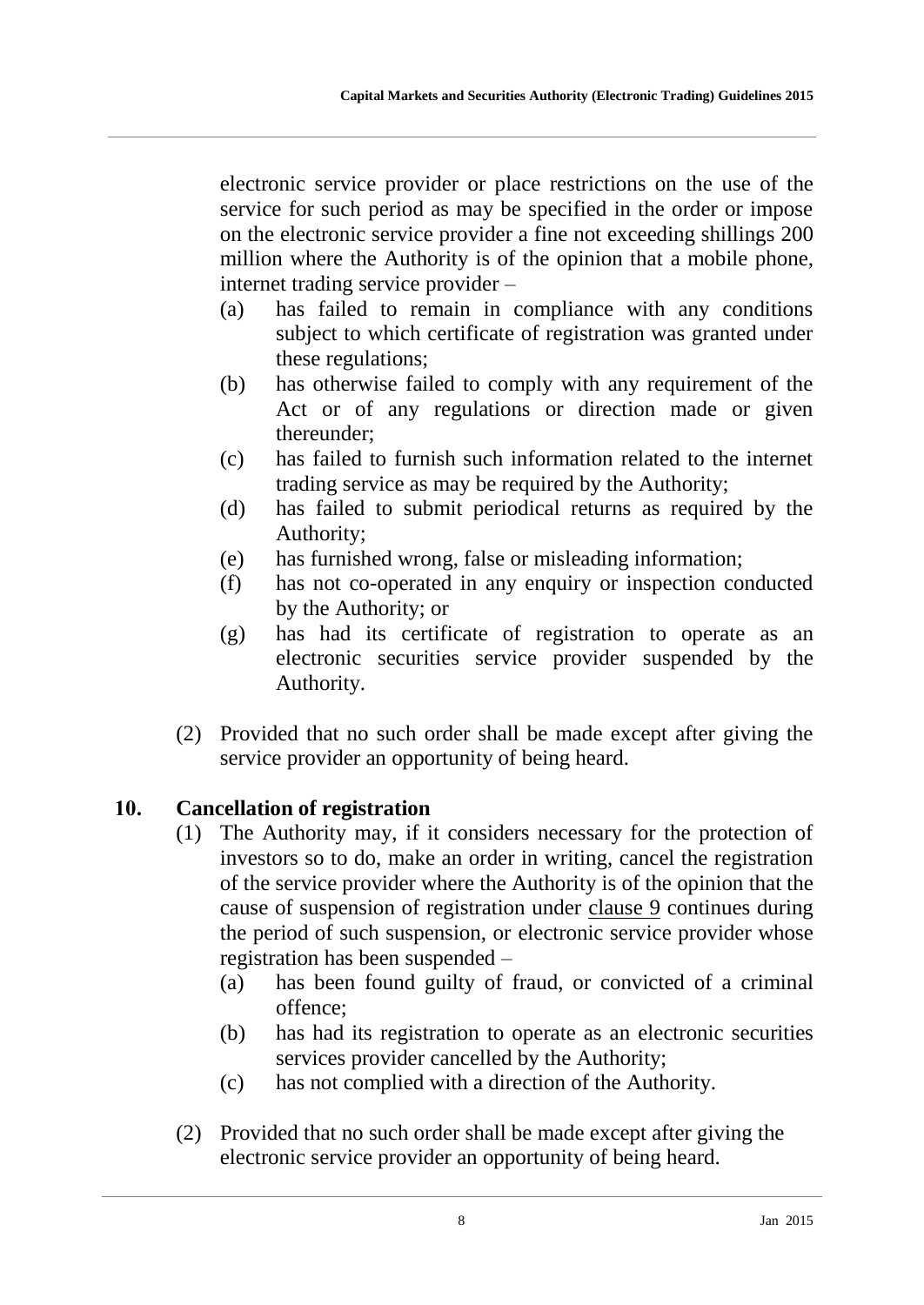#### **11. Automatic cancellation of registration**

A certificate of registration granted under these guidelines shall stand cancelled automatically if an electronic securities service provider to whom such certificate has been granted –

- (a) ceases to be an electronic securities services provider;
- (b) voluntarily surrenders the certificate of registration to the Authority; or
- (c) is wound up by a Court order.
- (d) fails to apply for renewal of registration within the period prescribed under clause 8

#### **12. Security of data**

- (1) To reduce the risk of third party interception of information sent between a client's device and the system of an electronic securities service provider, the system shall to use some form of encryption.
- (2) The encryption shall apply to all orders being entered and to any communication with clients that contains confidential information.
- (3) The system shall use a firewall to prevent intrusions by unauthorized persons including crackers or hackers, who may obtain unauthorized access to a computer system by bypassing passwords or otherwise breaching computer security.
- (4) The system shall enable configuration to allow auto-logoff in case of inactivity of the electronic device.
- (5) Electronic securities service providers shall demonstrate that they have in place a written security policy based on or containing these guidelines as part of their security policy.

#### **13. Operational Capacity**

Operational capacity shall be re-evaluated at regular intervals and internet trading service providers shall give the Authority details of the procedures for undertaking such an evaluation, the time at which such an evaluation will be undertaken, and a copy of the results of such evaluation.

#### **14. Systems Modification**

Mobile Phone, electronic securities service providers shall provide the Authority, in advance, with information relating to any significant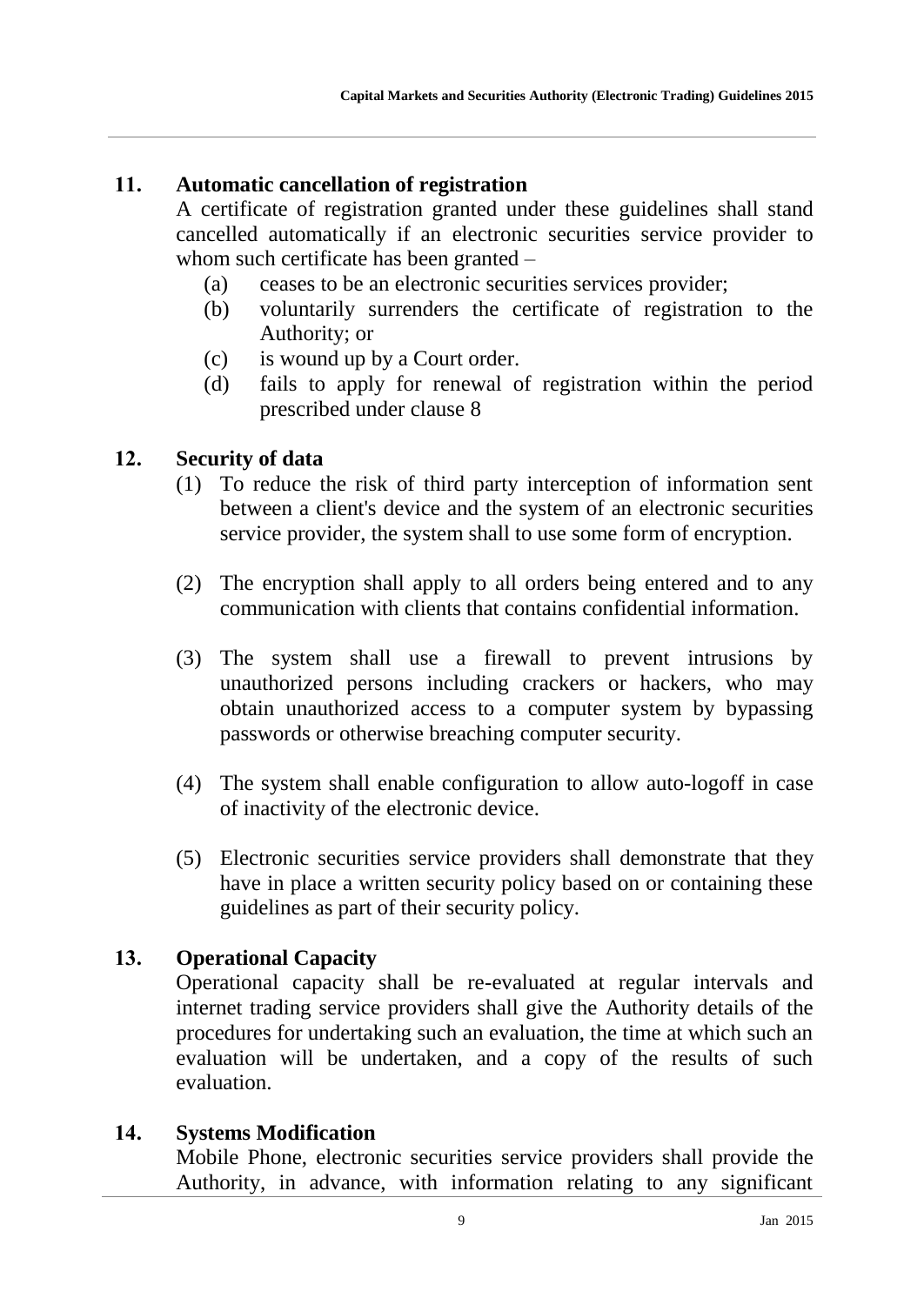changes to its systems or any changes to the functionality of its systems identifying the areas and the reasons for the change. In the event that the changes to the system are deemed to be material, the electronic service provider shall lodge with the Authority a copy of its testing and implementation strategies. In addition, the Authority may be present and participate during testing of the systems before the changes are introduced into live operation.

#### **15. Client information**

- (1) Any electronic securities service system accessed by clients shall provide the following information in plain English and Kiswahili language and in an easily accessible form –
	- (a) a basic explanation of securities trading; including definitions of common terms used on the screen of the electronic device;
	- (b) a general statement and information regarding the manner in which orders are accepted, processed, settled and cleared electronic device;
	- (c) disclosure about the risks of securities trading, including the risk of systems outages and failures and any alternative means of placing orders;
	- (d) procedures to cancel pending orders during a system failure;
	- (e) a glossary explaining key investment terms and concepts such as:
		- (i) the differences between the various types of orders that may be placed (including a market order, a limit order);
		- (ii) notice that a market order may be executed at a price higher or lower than the quote displayed on the website at the time of order entry;
		- (iii) an explanation of how the client's orders are executed;
		- (iv) any situations in which clients may not receive an execution;
		- (v) any restrictions on the types of orders that clients can place; and
		- (vi) how market volatility can affect clients' orders.
	- (f) the regulations affecting client/dealer relationship, arbitration rules, investor protection rules.
	- (g) a hyperlink to the website/page on the website of the relevant securities exchange displaying guidelines rules/regulations/circulars.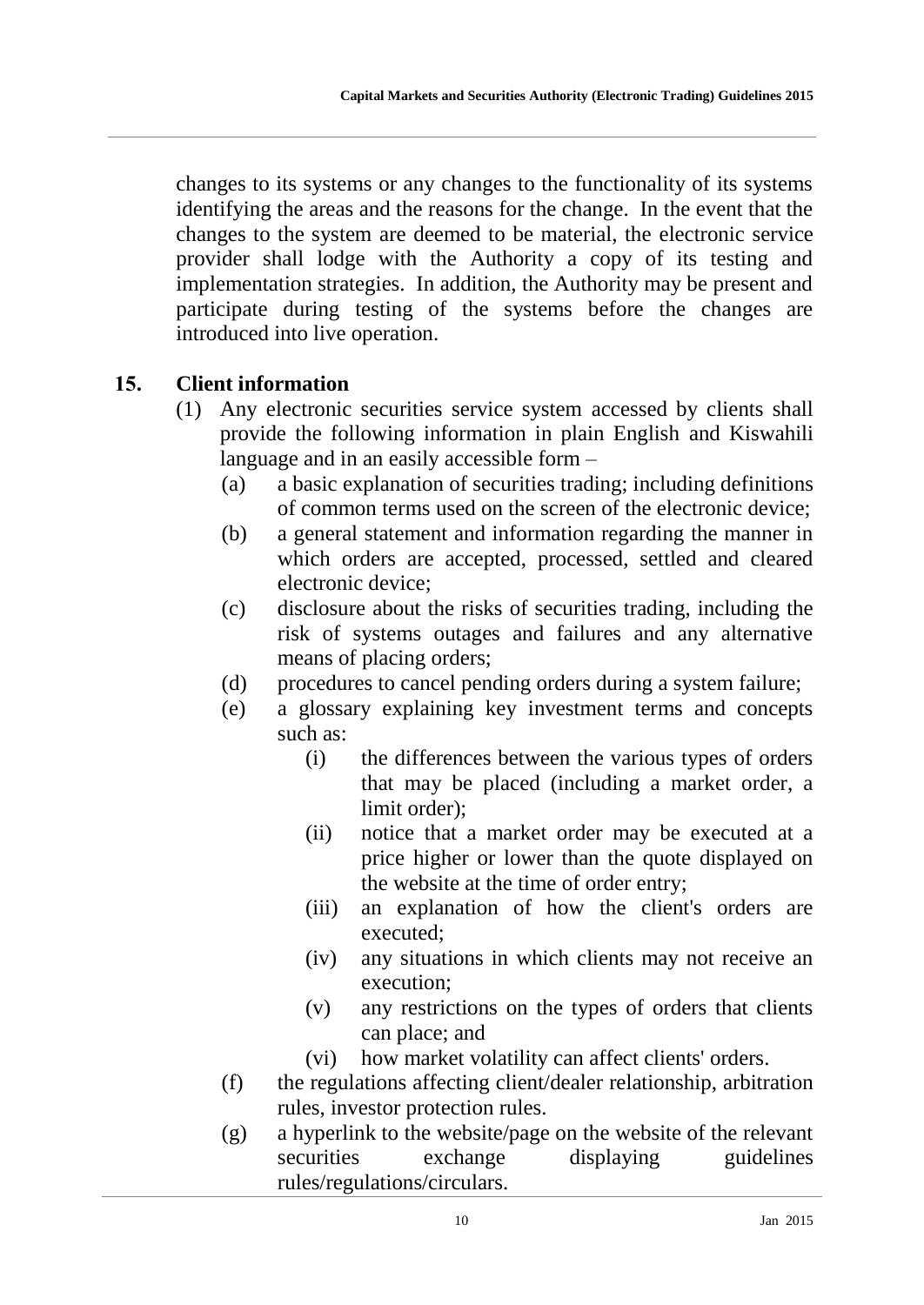- (h) a "Terms of Use" policy document which shall be approved by the Authority.
- (2) Ticker/quote/order book displayed on the system shall display the time stamp as well as the source of such information against the given information.

## **16. Duplicate orders**

The system shall have mechanisms to prevent executions of unintended duplicate orders.

## **17. Independent assessment**

The Authority may employ technical experts to undertake an independent assessment of the operational capacity and security of a system, for which approval is sought, and may charge to the applicant the costs incurred, subject to the applicant agreeing in advance to a maximum charge.

## **18. Order/Trade Confirmation**

- (1) Trade confirmations and contract notes shall be sent to the client. Subject to the rules of the securities exchange where applicable, these may be sent by email or sms on condition that the dealer –
	- (a) notifies the Authority and the exchange concerned of the intention to use electronic trade confirmations and/or contract notes one month in advance; and
	- (b) obtains prior written consent from the clients concerned.
- (2) Any trade confirmations and/or contract notes sent by email or sms shall be digitally signed by electronic signature.

## **19. Investment Advice**

- (1) No person shall offer investment advice electronically for payment unless they are licensed by the Authority to provide such advise.
- (2) Dealers may sponsor chat rooms or bulletin boards for clients or anyone online (collectively referred to as "forums") where specific recommendations are made by participants in response to questions posed by other participants, provided that –
	- (a) the following disclaimer is made prominently at the forum's point of entry and on the banner along with the dealer's name and/or logo indicating as follows: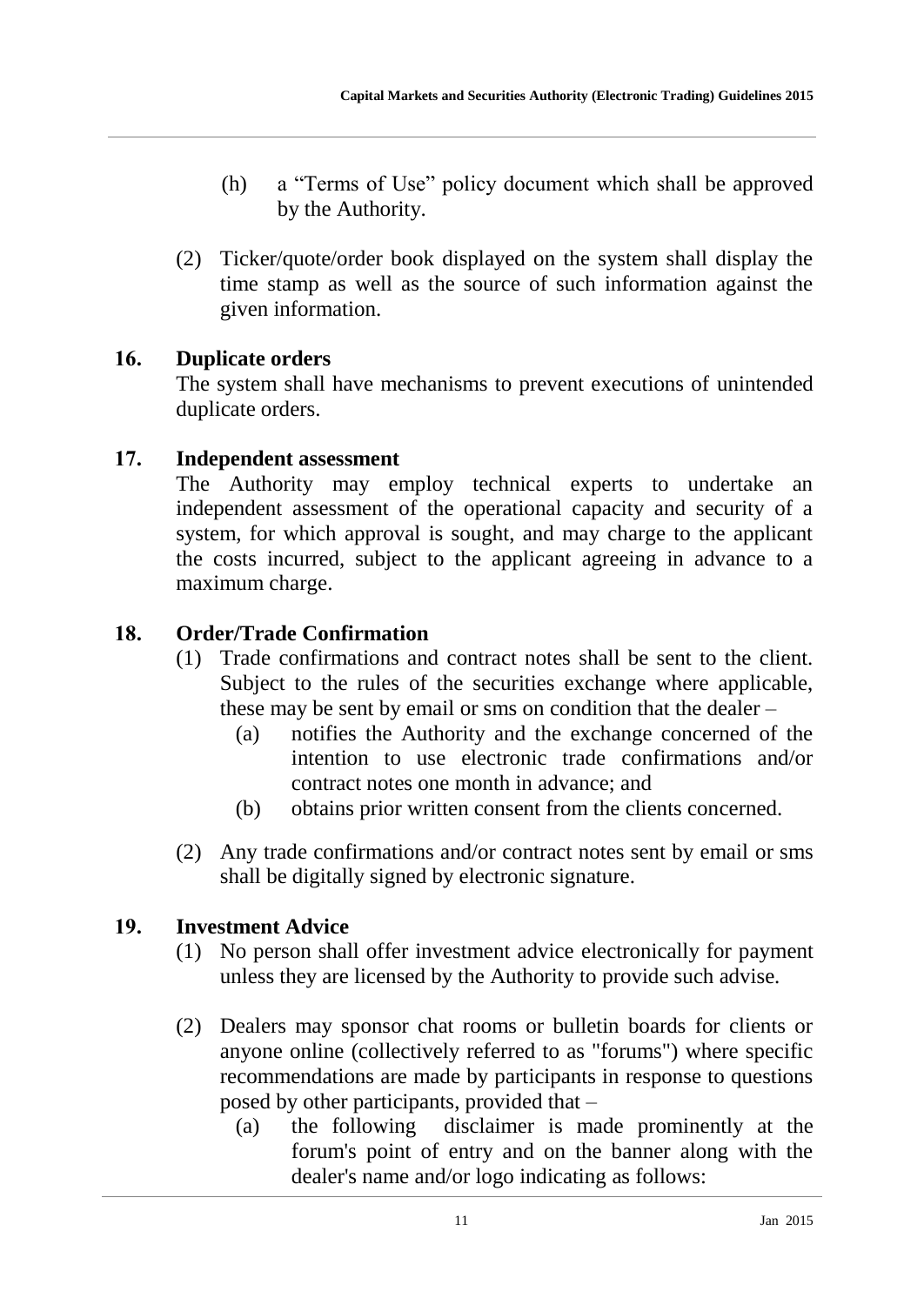- (i) "the dealer does not intend to make or endorse the recommendations made in the forums;
- (ii) that information on this site does not constitute advice and shall be treated with caution as whatever is entered represents only the opinion of the persons taking part; and
- (b) if dealers arrange for third parties to participate in the forums, the broker-dealer discloses the identity and professional experience of such participants and any compensation arrangements and any other association the dealer has with such participants".

## **20. Outsourcing**

- (1) Notwithstanding entering into outsourcing arrangements with a third party supplier of electronic services, dealers and electronic communications networks shall not contract out of their core functions and regulatory obligations.
- (2) Dealers and electronic securities shall consider the following matters when negotiating an outsourcing arrangement –
	- (a) notification and reporting requirements;
	- (b) the kind of access that might be needed by the dealer or electronic securities services provider, its auditor, the Authority;
	- (c) intellectual property and information ownership rights, confidentiality agreements and Chinese Walls;
	- (d) the need for, and adequacy of, any guarantees or indemnities;
	- (e) compliance with the dealer's or Electronic Communications Network's own policies, for example on information security;
	- (f) arrangements to ensure business continuity and the extent to which facilities that provide the outsourcing are or are not available to provide business continuity for third parties;
	- (g) approval process for changes to outsourcing arrangements; and
	- (h) agreed conditions for terminating outsourcing arrangements.
- (3) The Authority will expect dealers and electronic entering into outsourcing arrangements with a supplier of internet trading services to enter into a service level agreement that includes –
	- (a) qualitative and quantitative performance targets;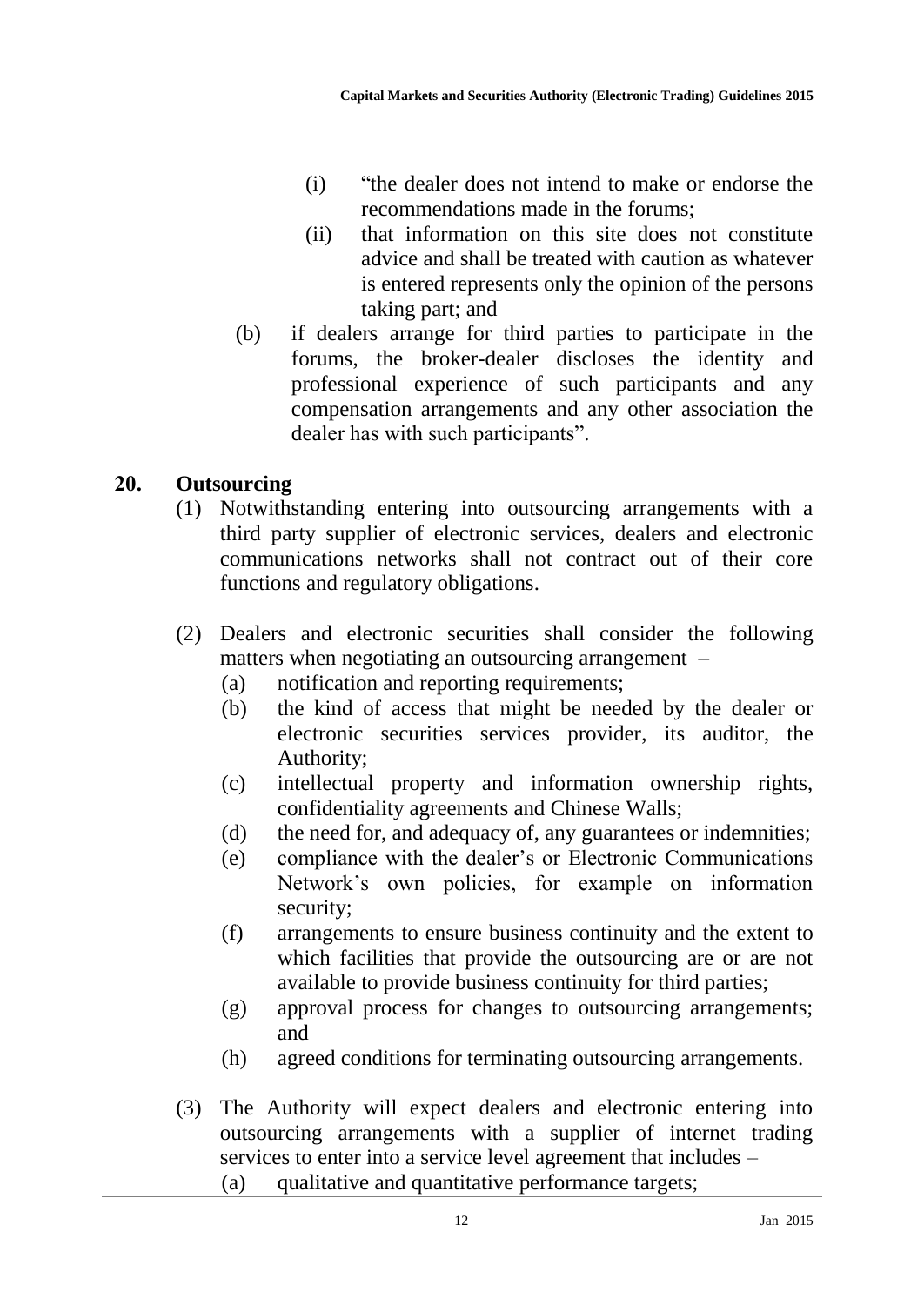- (b) evaluation of performance, for example by third parties, internal audits, self certification; and
- (c) remedial action and escalation processes for dealing with inadequate performance.
- (4) A dealer or electronic securities provider that enters into an outsourcing arrangement with a supplier of electronic securities services shall have appropriate contingency arrangements in place in the event that the supplier of the service is unable to continue to provide a service.

## **21. Monthly reporting**

- (1) Electronic securities service providers shall provide monthly reports to the Authority on the reliability of the service.
- (2) These reports shall show
	- (a) the number of users of the system as at the end of the month as follows:
		- (i) for securities exchanges, the number of dealers;
		- (ii) for dealers and electronic securities, the number of clients.
	- (b) the daily average number of transactions (of all types) processed by the system during the month and the highest number of transactions processed by the system on a single day during the month;
	- (c) the percentage of the scheduled time for availability for which the service was not available; and
	- (d) the reason for non-availability.

## **22. Cooperation with Authority**

- (1) To assist the Authority in investigating instances of suspected insider trading, market manipulation, or other market abuses, Electronic securities service providers shall provide full and prompt responses to all requests for information by the Authority.
- (2) Information displayed on the website of an internet trading service provider shall be kept in an accessible form for a minimum of twelve months.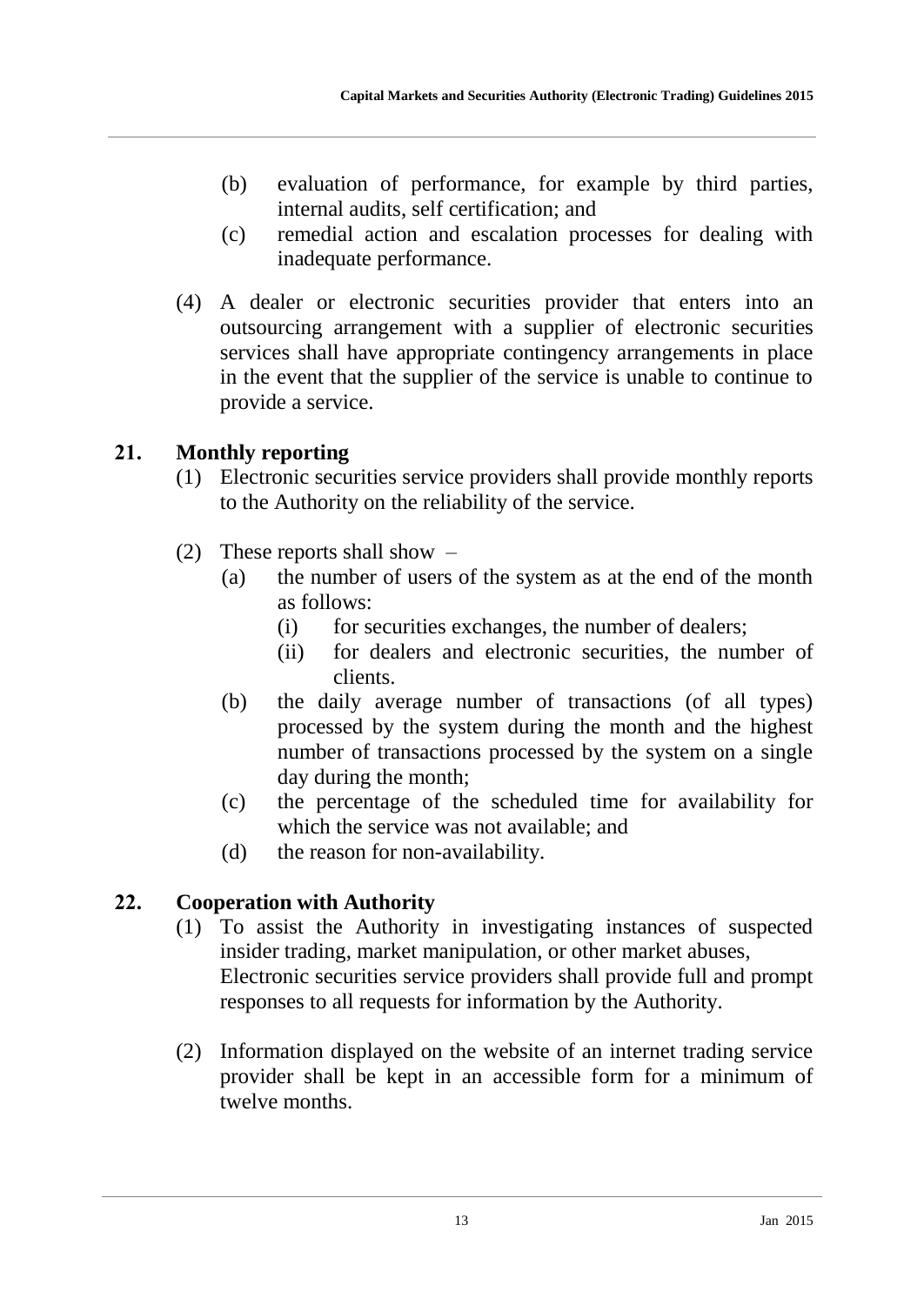## **23. Collective Investment Schemes**

- (1) Every advertisement for a collective investment scheme targeting investors in Tanzania shall comply with the Capital Markets Authority (Advertisements) Regulations G.N. No. 15 of 1997 and a hard copy of the relevant electronic system shall be submitted to the Authority.
- (2) If the website supports multimedia presentation then a script and description of the presentation shall also be submitted.
- (3) Advertisements shall not be false, misleading, disparaging or deceptive. Information on the website is required to be updated and current, and outdated information is required to be appropriately removed or archived in order to avoid confusion.
- (4) With regard to dealings in units of collective investment schemes on the Internet, all the proper operational procedures, including client identity authentication, shall be followed and all applicable regulations complied with.
- (5) Where information or documents are required to be delivered to holders of interests in collective investment schemes, such notices may be delivered by any media provided that the media permits effective communication and the investors concerned have consented to the use of the specified media for the delivery of specified communications.
- (6) Where information or documents are distributed by electronic means to investors in accordance with their consent, the Authority requires that paper copies are made available to these investors if they revoke their consent and ask to obtain paper copies.
- (7) Documents on a website shall remain available for as long as it is necessary for investors to have a reasonable opportunity to access or read them. As in the case of paper documents, investors shall have the opportunity to retain the information by printing or downloading the documents or have ongoing access equivalent to personal retention.
- (8) Consent to receive information through electronic means shall be obtained from investors in a manner that assures its authenticity and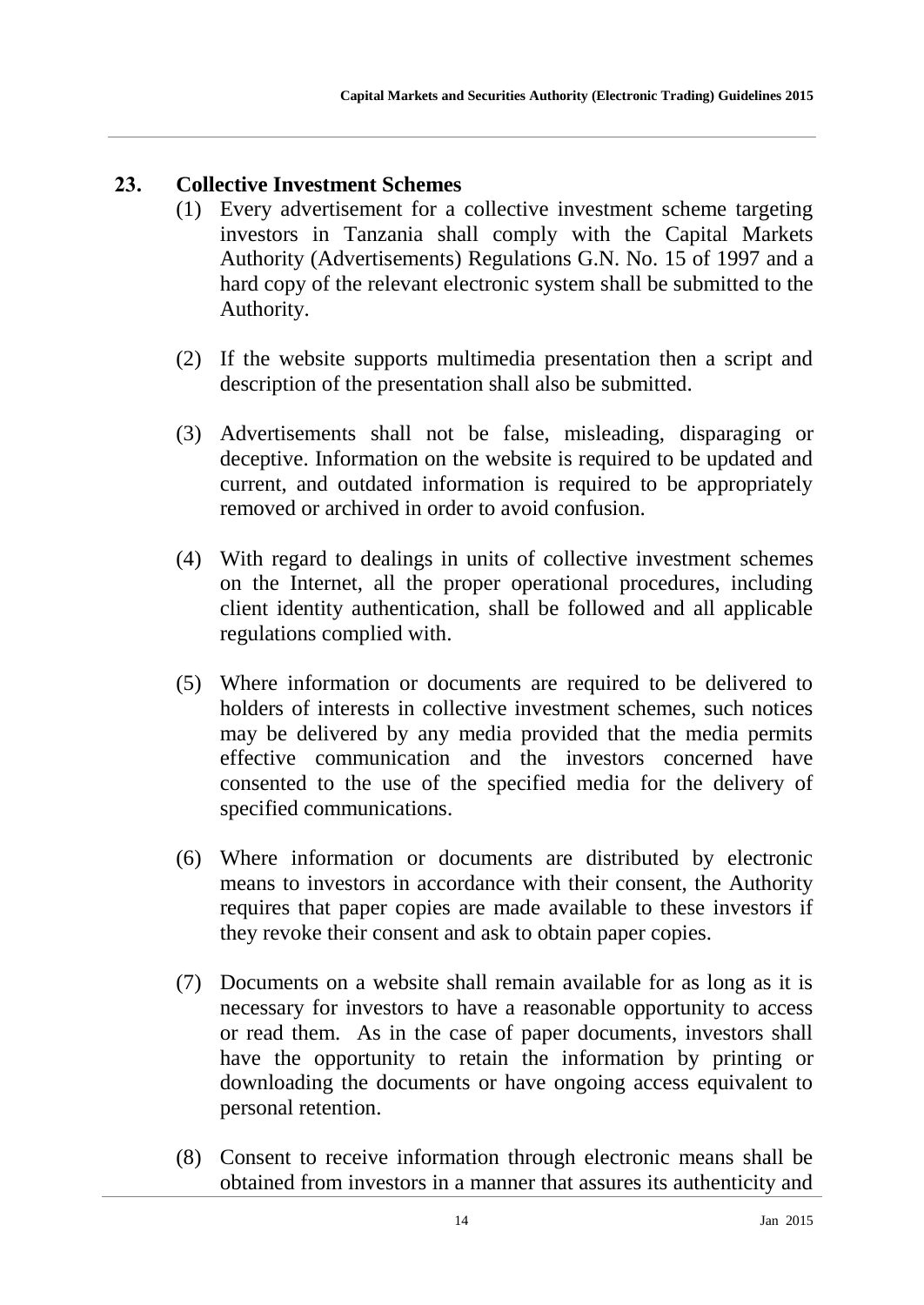a record shall be retained. Consent shall be revocable by investors at any time and the means to revoke consent prominently displayed. Where consent is given by an investor that a communication (such as a notice to scheme holders) can be posted on the website to satisfy delivery to the investor, there shall be effective means to ensure that the investor is notified or made aware on a timely basis that new information exists.

#### **24. Offer of Securities**

- (1) An offer of securities or units of a collective investment scheme for sale in Tanzania by the publication of an electronic prospectus may only take place following approval of the prospectus by the Authority.
- (2) The information provided on a website including application and allotment procedures shall comply with all relevant legislation relating to the publication of a prospectus and the issue of securities.

#### **25. Electronic Prospectus**

- (1) Where an issue of securities or units of a collective investment scheme is offered online, adequate information shall be provided to investors, including an electronic prospectus, by using one or more of the following methods –
	- (a) a full version of the prospectus is made available on the website, and which can be effectively read, printed, and downloaded;
	- (b) a full version of the prospectus is made available via hyperlink to another website (for example, from the website of an intermediary to an issuer's website), and which can be effectively read, printed, and downloaded; or
	- (c) such other method, including e-mail, provided that the distribution method is clearly identified on the website and does not involve any charges;
- (2) There shall be a prominent statement on the website, which is capable of being seen or read with reasonable ease by investors accessing an electronic prospectus, that printed copies of the prospectus are also available, as well as where and how they can be obtained. The required prominence shall have regard to the font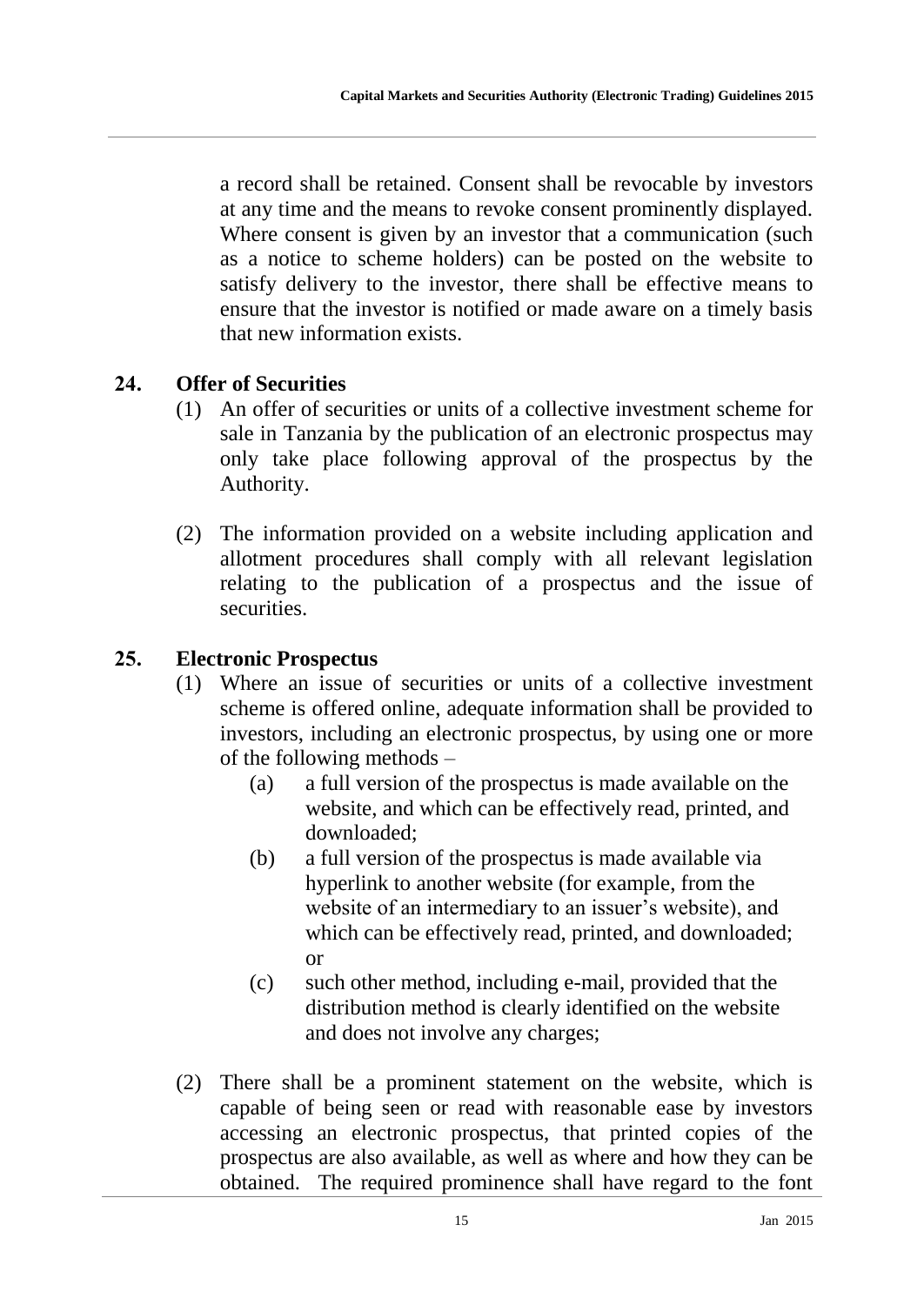sizes used in the relevant web-page and the presentation of the information therein. This statement shall if possible be presented in type of the same size as the rest or the majority of the text in the page.

- <span id="page-16-0"></span>(3) A prospectus shall be available to investors prior to their gaining access to an application form or the web-pages for the execution of an order to purchase securities, i.e. a prospectus shall be available "up front". A prominent statement shall be placed on the website to advise investors to read the prospectus prior to submitting an application or executing an order. In this connection, the offerees are required to –
	- (a) implement measures to ensure that investors can access a web-page for executing an order only if they have been given sufficient opportunity to read or access the electronic prospectus, *e.g.* the web-page for executing an order shall be preceded by web-pages containing the prospectus or a web-page containing a hyperlink to the prospectus; and
	- (b) implement measures to ensure that investors can access a web-page for executing an order only if they have confirmed that sufficient opportunity has been given to them to read or access the electronic prospectus, *e.g.* a confirmation facility is provided on the web-page containing the prospectus or the hyperlink to allow investors to declare, for instance by clicking on the facility, that they have been provided with sufficient opportunity to access or read the relevant prospectus and the information disclosed therein;
	- (c) unless and until investors have made a positive declaration referred to in paragraph [\(b\)](#page-16-0) above they shall not be given access to the web-page for executing an order to purchase securities.
- (4) All reasonable steps shall be taken to ensure that electronic prospectuses are identical to the most up-to-date paper versions as authorised by the Authority.
- <span id="page-16-1"></span>(5) An electronic prospectus shall contain the same entire content in the same sequence in all material aspects as in the paper version, without having to refer investors to other websites, for example by hyperlinks, for parts of the prospectus.